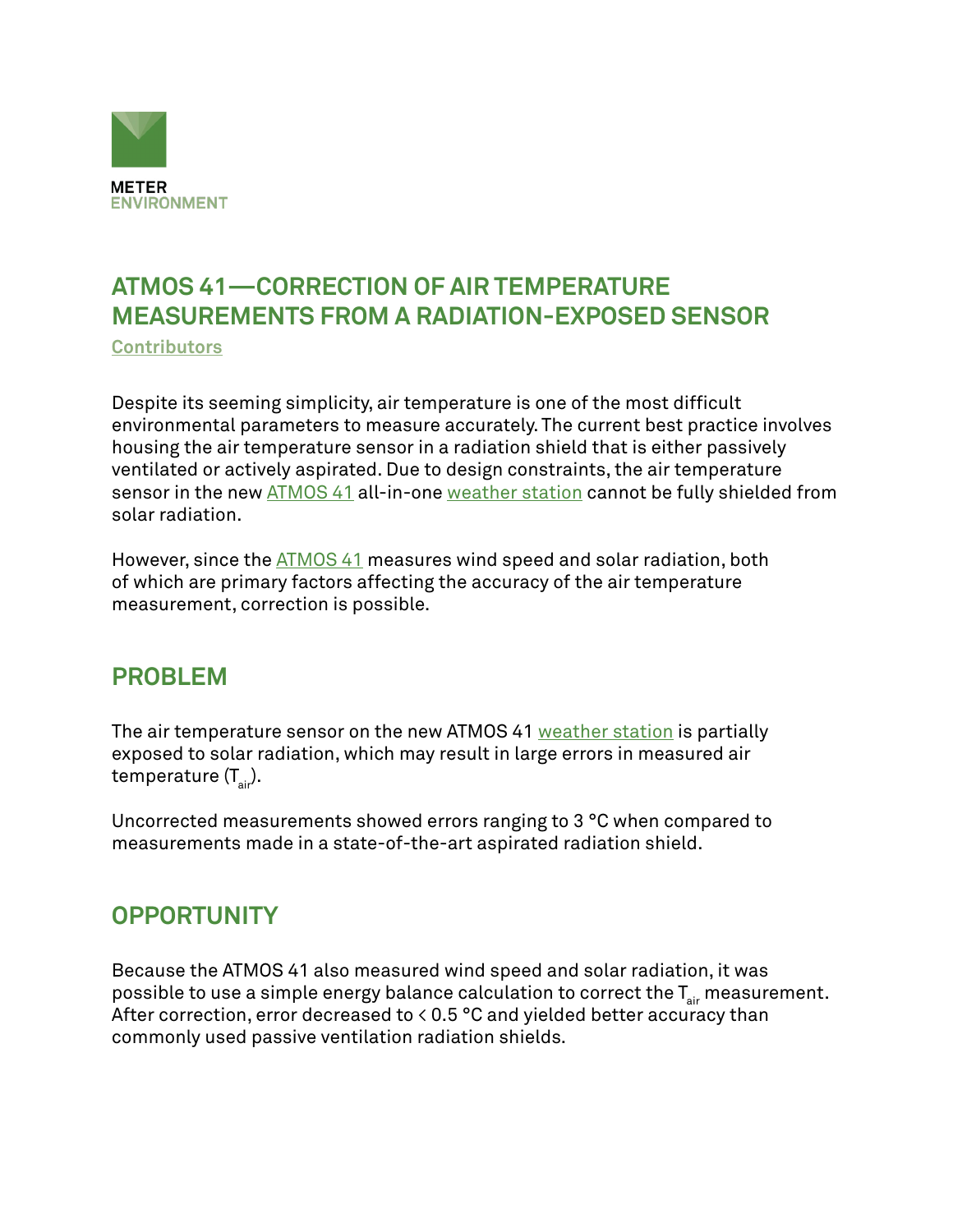#### **THEORY**

The energy balance of the thermometer has been re-arranged below to correct for errors due to solar radiation.

$$
T_{air} = T_{measured} - \left(\frac{a_s S_t}{c_p k \sqrt{\frac{u}{d}}}\right)
$$

Equation 1

 $\alpha_{\scriptscriptstyle s}^{}$ = absorptivity of temperature sensor to solar radiation (unitless)

 $S_{t}$  = total incoming shortwave radiation (W m<sup>-2</sup>)

 $c_{\scriptscriptstyle \#}$  = specific heat of air (J mol<sup>-1</sup> C<sup>-1</sup>)

*p k* = constant describing boundary layer heat conductance

 $u =$  wind speed (m s<sup>-1</sup>)

 $d$  = characteristic dimension of temperature sensor (m)

#### **EXPERIMENT**

An Apogee TS-100 aspirated air temperature sensor was chosen as the reference standard for *Tair*. The ATMOS 41 and Davis instruments air temperature sensor in non-aspirated, louvered radiation shield were co-located with the TS-100. A Davis sensor/radiation shield was included to compare ATMOS 41 performance to a typical *Tair* measurement. Five-minute averaged data was taken over a five day period of variably cloudy conditions in late summer 2015.  $\alpha_{\text{\tiny S}}$  and k from Equation 1 were used as fitting parameters to minimize error in  $T_{air}$  for the [ATMOS 41](https://www.metergroup.com/en/meter-environment/products/atmos-41-weather-station) correction.

## **RESULTS**

The simple energy balance approach worked well to correct air temperature from a partially radiation exposed sensor.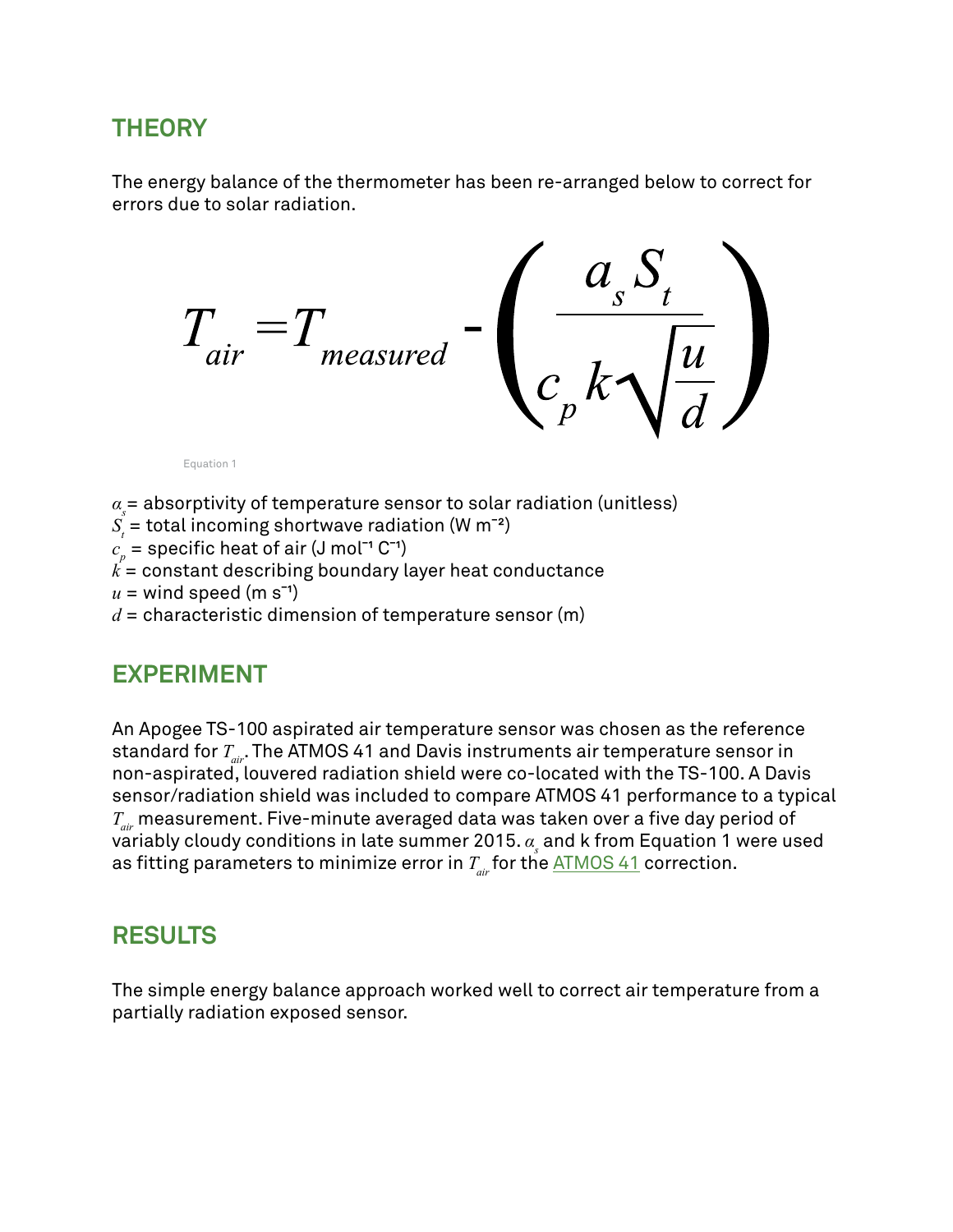





**Figure 1.** Environmental conditions and air temperature error ( $T_{measured} - T_{Ts-100}$ ) for the two air temperature sensors under evaluation

## **DISCUSSION**

Uncorrected  $T_{_{air}}$ accuracy from ATMOS 41 is comparable to typical non-aspirated radiation shielded air temperature measurement but showed positive bias from solar radiation effects. Radiation-corrected ATMOS 41 outperformed typical radiationshielded air temperature measurement and yielded 95% confidence interval of well less than ±0.5 °C accuracy.